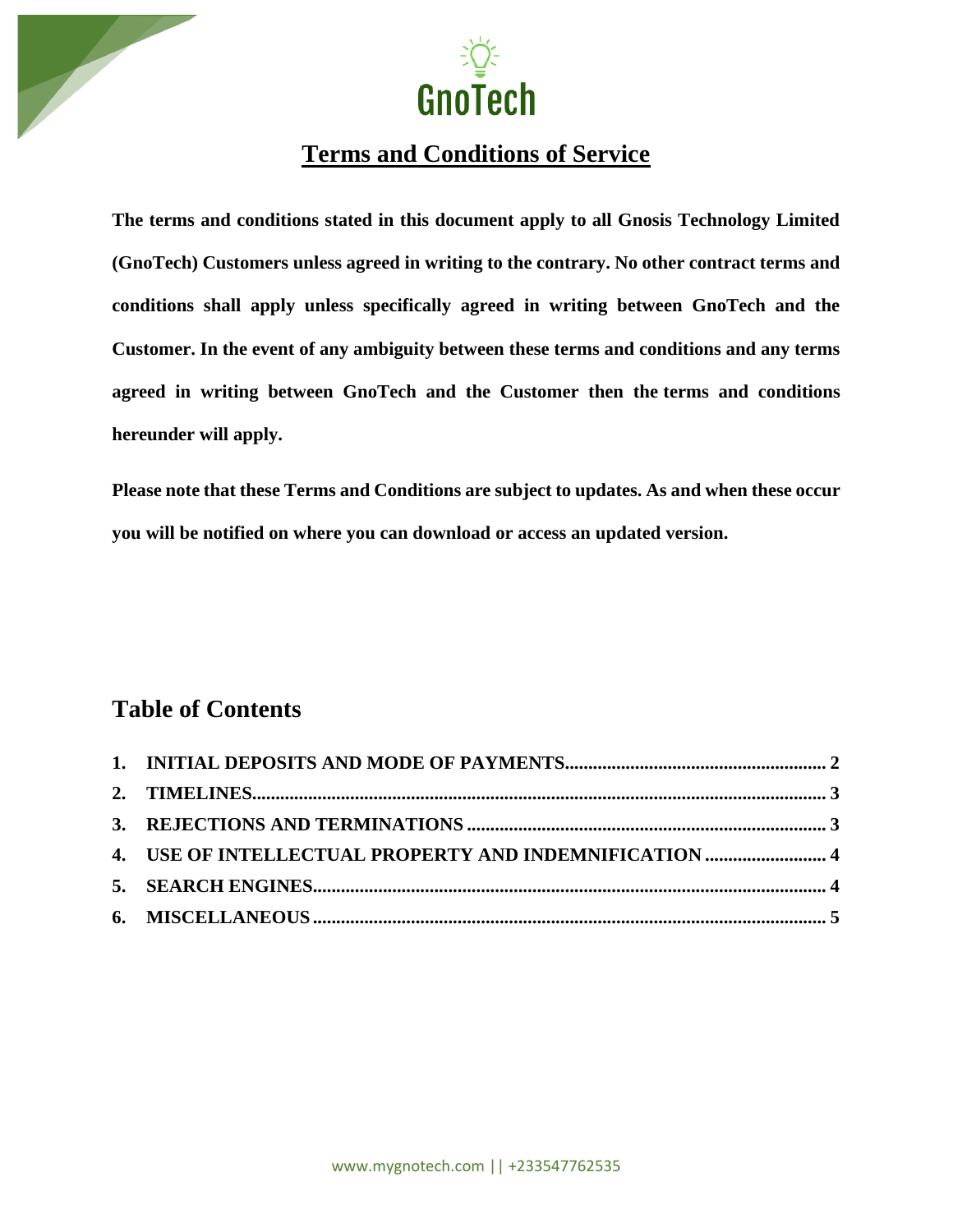

## **1. INITIAL DEPOSITS AND MODE OF PAYMENTS**

- A 70% deposit of the total fee payable under our proposal is due immediately upon you instructing us to proceed with work. The remaining 30% shall become due when the work is completed to your reasonable satisfaction but subject to the terms of the "approval of work" and "rejected work" clauses. We reserve the right not to commence any work until the deposit has been paid in full. The 70% deposit is only refundable if we have not fulfilled our obligations to deliver the work required under the agreement. The deposit is not refundable if the development work has been started and you terminate the contract through no fault of ours.
- On completion of the work, you will be notified and have the opportunity to review it. You must notify us in writing of any unsatisfactory points within 5 working days of such notification. Any of the work which has not been reported in writing to us as unsatisfactory within the 5-day review period will be deemed to have been approved. Once approved, or deemed approved, work cannot subsequently be rejected and the contract will be deemed to have been completed and the 30% balance of the project price will become due immediately.
- Upon completion of the 5-day review period, we will send an invoice to you for the 30% balance of the project.
- We expect to receive the balance in the company's Bank accounts or Mobile Money account, which account details will be communicated to you in the Service Level Agreement, within 48 hours of us sending the invoice.
- All payments to GnoTech are to be received through the Company's Bank Account or Mobole Money Account.
- Failure to pay within a reasonable time frame will result in appropriate legal action taken against you.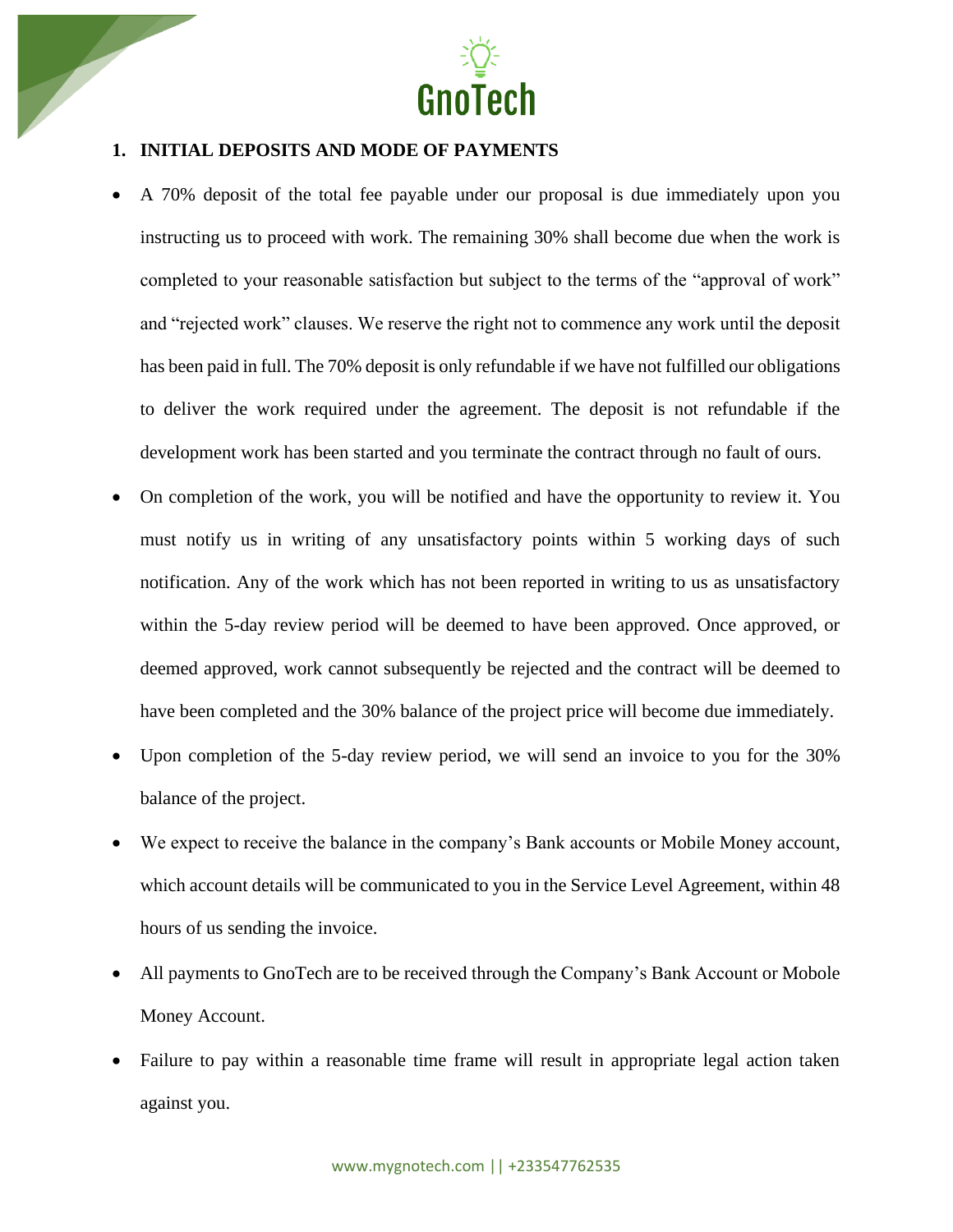

We place a very high value in cultivating great relationships with our clients, thus, we recommend that any difficulty in paying the full price be communicated at the beginning of this relationship to the CEO or prior to the 5-day review period to avoid a breakdown of the relationship.

#### **2. TIMELINES**

- Any time frames or estimates that we give are contingent upon your full co-operation and we shall not be held liable should there be any delays as a result of non-cooperation on your part.
- During progress of work there is a certain amount of feedback required in order to progress to subsequent phases. It is therefore required that a single point of contact be appointed from your side and be made available to us as and when needed in order to expedite the feedback process.

#### **3. REJECTIONS AND TERMINATIONS**

- If you reject any of our work within the 5-day review period, or disapprove subsequent work performed by us in remedy of any points recorded as being unsatisfactory, and we, acting reasonably, consider that you have been unreasonable in the rejection of the work, reserve the right to terminate the contract immediately and take appropriate measures to recover payment for the work done up until the date of the termination.
- Such termination shall be communicated immediately to you either in writing or electronically and upon receipt of such notice, you shall take the necessary steps to advance payment of the work done up until the time of termination.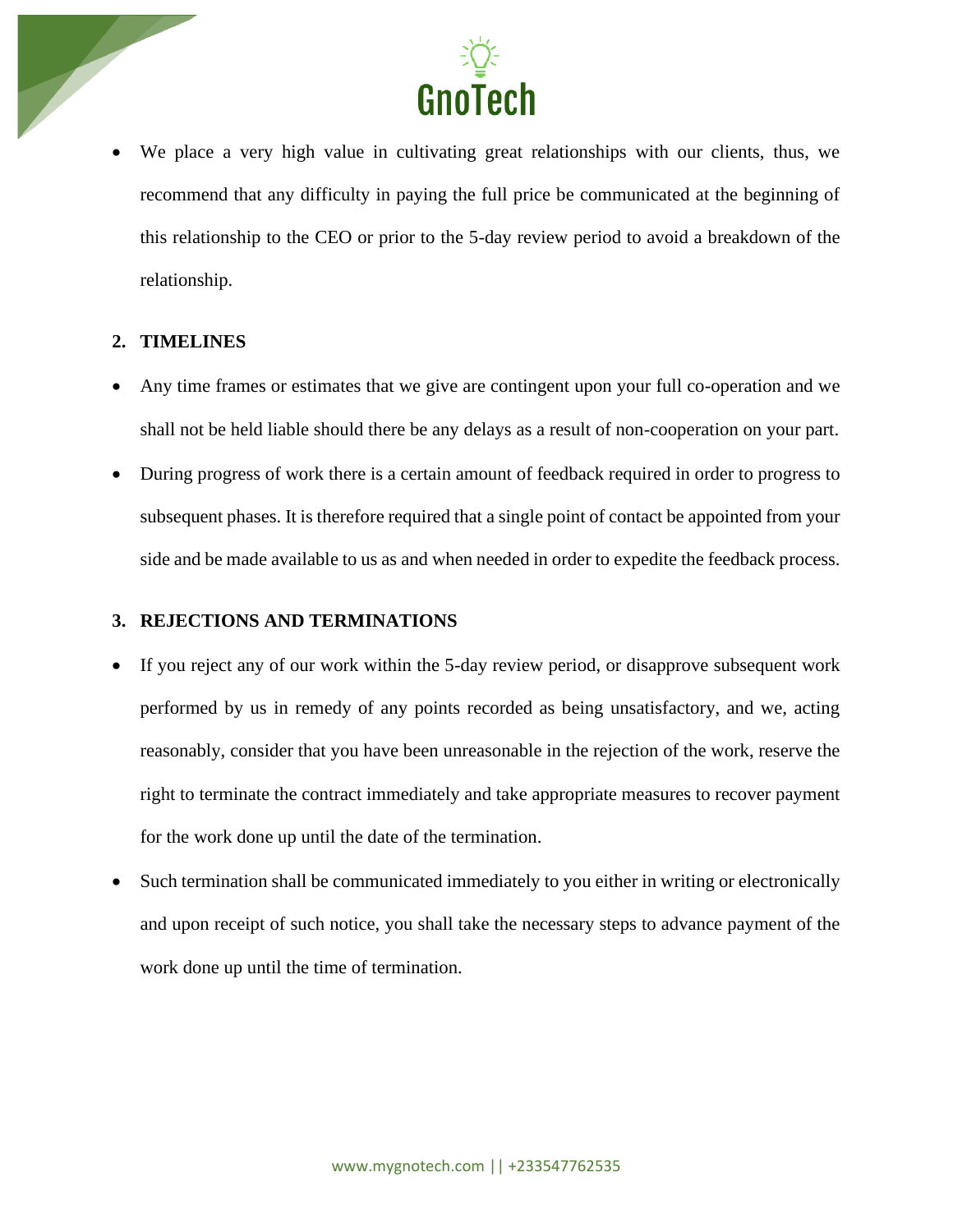

## **4. USE OF INTELLECTUAL PROPERTY AND INDEMNIFICATION**

• You must obtain all necessary permissions and authorities in respect of the use of all copy, graphic images, registered company logos, names and trademarks, or any other material that you supply to us to include in your website or web applications. You must indemnify us and hold us harmless from any claims or legal actions related to the content of your project.

#### **5. SEARCH ENGINES**

- We accept no responsibility nor liability to you for the actual rankings achieved or how such rankings may vary over time. Search engines are known to change their algorithms and in such doing rankings and traffic may fluctuate.
- You must recognize that SEO and submissions to search engines and directories can take an indefinite amount of time for acceptance or inclusion and that internet advertising may be subject to the individual advertising network's policies and procedures.
- You accept that Google Adwords, search engines, directories or other resources may block, prevent or otherwise stop accepting submissions for an indefinite period of time.
- You acknowledge that search engines may drop listings from its database for no apparent or predictable reason. GnoTech shall re-submit resources to the search engine based on the current policies of the search engine in question.
- GnoTech will endeavor to make every effort to keep the Client informed of any changes that GnoTech is made aware of that impact any of the campaigns and strategies and the execution thereof under this Agreement. You also acknowledge that we may not become aware of changes to third-party resources, industry changes or any other changes that may or may not affect campaigns or services.